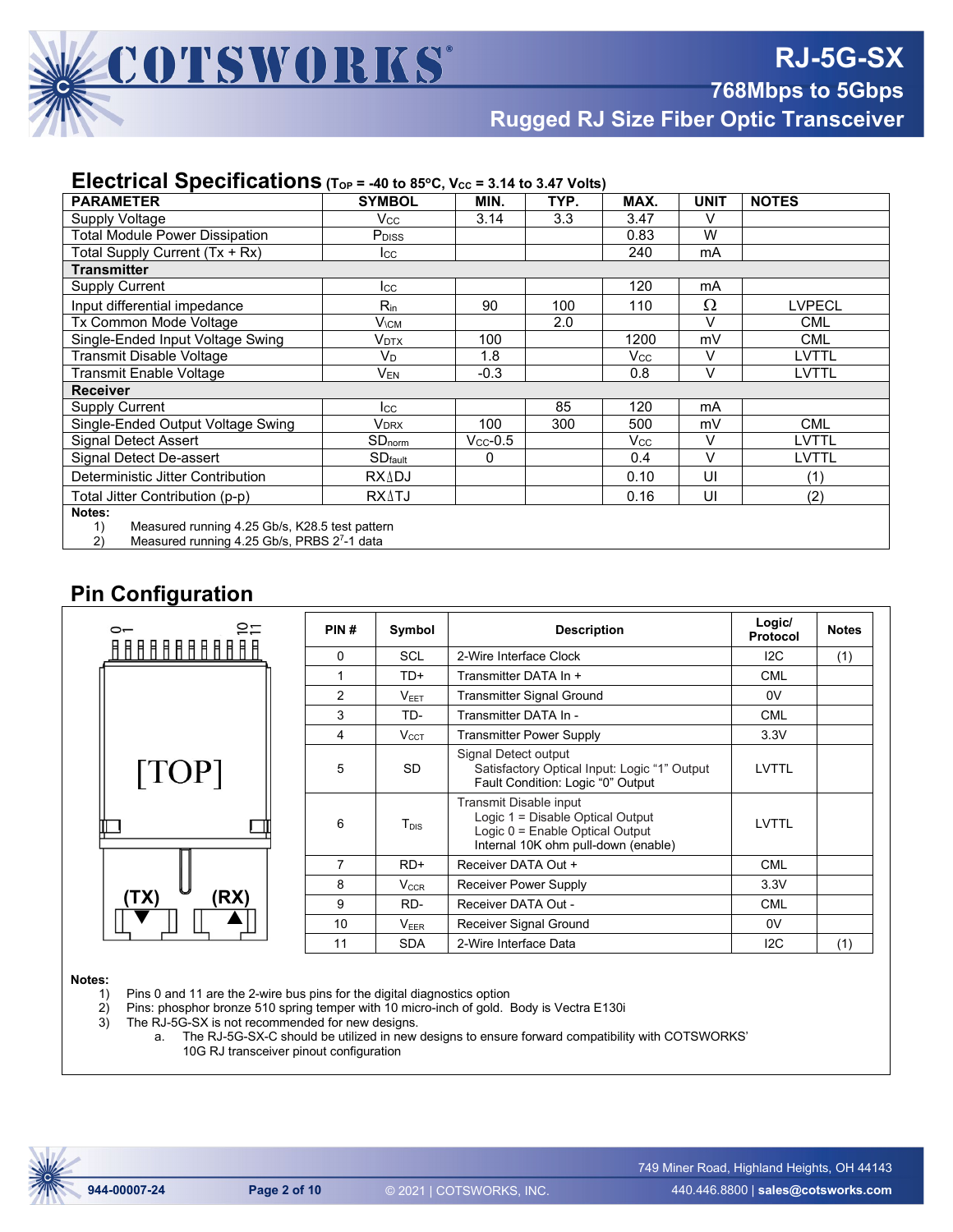**Rugged RJ Size Fiber Optic Transceiver**

#### **Optical Characteristics**  $(T_{OP} = -40 \text{ to } 85^{\circ} \text{C}, V_{CC} = 3.14 \text{ to } 3.47 \text{ Volts})$

| $\blacksquare$<br><b>PARAMETER</b> | <b>SYMBOL</b>            | MIN.  | - 1<br>TYP. | MAX.           | <b>UNIT</b>     | <b>NOTES</b>     |  |
|------------------------------------|--------------------------|-------|-------------|----------------|-----------------|------------------|--|
| <b>Transmitter</b>                 |                          |       |             |                |                 |                  |  |
| <b>Optical Output Power</b>        | $P_{OUT}$                | -5    |             | $-1$           | dBm             | (1)(4)           |  |
| <b>Optical Output Power</b>        | POUT                     | $-7$  |             | $-1$           | dBm             | (1)(3)(4)        |  |
| Optical Wavelength                 | λ                        | 840   | 850         | 860            | nm              | (2)              |  |
| RMS Spectral Width                 | $\sigma$                 |       |             | .85            | nm              | (2)              |  |
| <b>Extinction Ratio</b>            | ER                       | 6     |             |                | dB              | (2)(3)           |  |
| <b>Optical Rise Time</b>           | tr                       |       |             | 90             | ps              | Unfiltered 20% - |  |
| <b>Optical Fall Time</b>           | tŧ                       |       |             | 125            | ps              | $80\%, (1)(2)$   |  |
| <b>Relative Intensity Noise</b>    | <b>RIN</b>               |       |             | $-117$         | dB/Hz           |                  |  |
| Deterministic Jitter Contribution  | <b>TXADJ</b>             |       |             | 0.12           | UI              | (6)              |  |
| Total Jitter Contribution (p-p)    | <b>TXATJ</b>             |       |             | 0.40           | UI              | (2)              |  |
| <b>Receiver</b>                    |                          |       |             |                |                 |                  |  |
| Sensitivity: 5 Gb/s                | RX <sub>SENS5</sub>      |       |             | $-14$          | dB <sub>m</sub> |                  |  |
| Sensitivity: 4.25 Gb/s             | RX <sub>SENS4</sub>      |       |             | $-16$          | dBm             |                  |  |
| Sensitivity: 3.00 Gb/s             | RX <sub>SENS3</sub>      |       |             | $-16$          | dBm             | (5)              |  |
| Sensitivity: 2.125 Gb/s            | RX <sub>SENS2</sub>      |       |             | $-18$          | dBm             |                  |  |
| Sensitivity: 1.25 Gb/s             | RX <sub>SENS1</sub>      |       |             | $-21$          | dBm             |                  |  |
| Sensitivity: 768 Mb/s              | <b>RXSENSO</b>           |       |             | $-18$          | dB <sub>m</sub> |                  |  |
| Overload                           | <b>RX</b> <sub>MAX</sub> |       |             | $\Omega$       | dBm             |                  |  |
| Optical Center Wavelength          | $\lambda_c$              | 840   |             | 860            | nm              |                  |  |
| <b>Return Loss</b>                 | <b>RL</b>                | 12    |             |                | dB              |                  |  |
| Signal Detect Assert: 5.00 Gb/s    | $P_{A5}$                 |       |             | $-14$          | dBm             |                  |  |
| Signal Detect Assert: 4.25 Gb/s    | $P_{A4}$                 |       |             | $-15$          | dBm             |                  |  |
| Signal Detect Assert: 3.00 Gb/s    | P <sub>A3</sub>          |       |             | $-16$          | dB <sub>m</sub> |                  |  |
| Signal Detect Assert: 2.125 Gb/s   | $P_{A2}$                 |       |             | $-17$          | dBm             |                  |  |
| Signal Detect Assert: 1.25 Gb/s    | $P_{A1}$                 |       |             | $-20$          | dBm             |                  |  |
| Signal Detect Assert: 768 Mb/s     | $P_{A0}$                 |       |             | $-19$          | dBm             |                  |  |
| Signal Detect De-Assert            | $P_D$                    | $-29$ |             |                | dBm             | All data rates   |  |
| <b>Signal Detect Hysteresis</b>    | $P_A - P_D$              | 1     |             | $\overline{5}$ | dB              |                  |  |
| Notes:                             |                          |       |             |                |                 |                  |  |

 Measured at the end of a 2m to 5m 62.5µm multi-mode fiber patch cord

□ Measured running 4.25 Gb/s, PRBS 2<sup>7</sup>-1 data

□ Applicable between the extended temperature ranges of -55°CWR& and &WR□ 95°C

□ Class 1 Laser Safety per FDA/CDRH and IEC-825-1 regulations

□ Measured using PRBS 2<sup>7</sup>-1 pattern

□ Measured running 4.25 Gb/s, K28.5 test pattern

#### **Digital Diagnostics Information**

The COTSWORKS RJ module is available with optional signal pins for a 2-wire bus required to access digital diagnostics compliant to SFF 8472 multi-source agreement. The transceiver pinout (including those pins required for 2-wire communication to access the digital diagnostics) is shown on page 2 of this document.

#### **Address A0h Data Fields**

| A0h Address (dec)     | # Bvtes | <b>Name</b>     | <b>Description</b>                         | Value<br>(hex) |  |  |  |
|-----------------------|---------|-----------------|--------------------------------------------|----------------|--|--|--|
| <b>Base ID Fields</b> |         |                 |                                            |                |  |  |  |
| 00                    |         | Identifier      | Type of transceiver                        |                |  |  |  |
|                       |         | Ext. Identifier | Extended identifier of type of transceiver | J4             |  |  |  |
| 02                    |         | Connector       | Code for connector type                    |                |  |  |  |

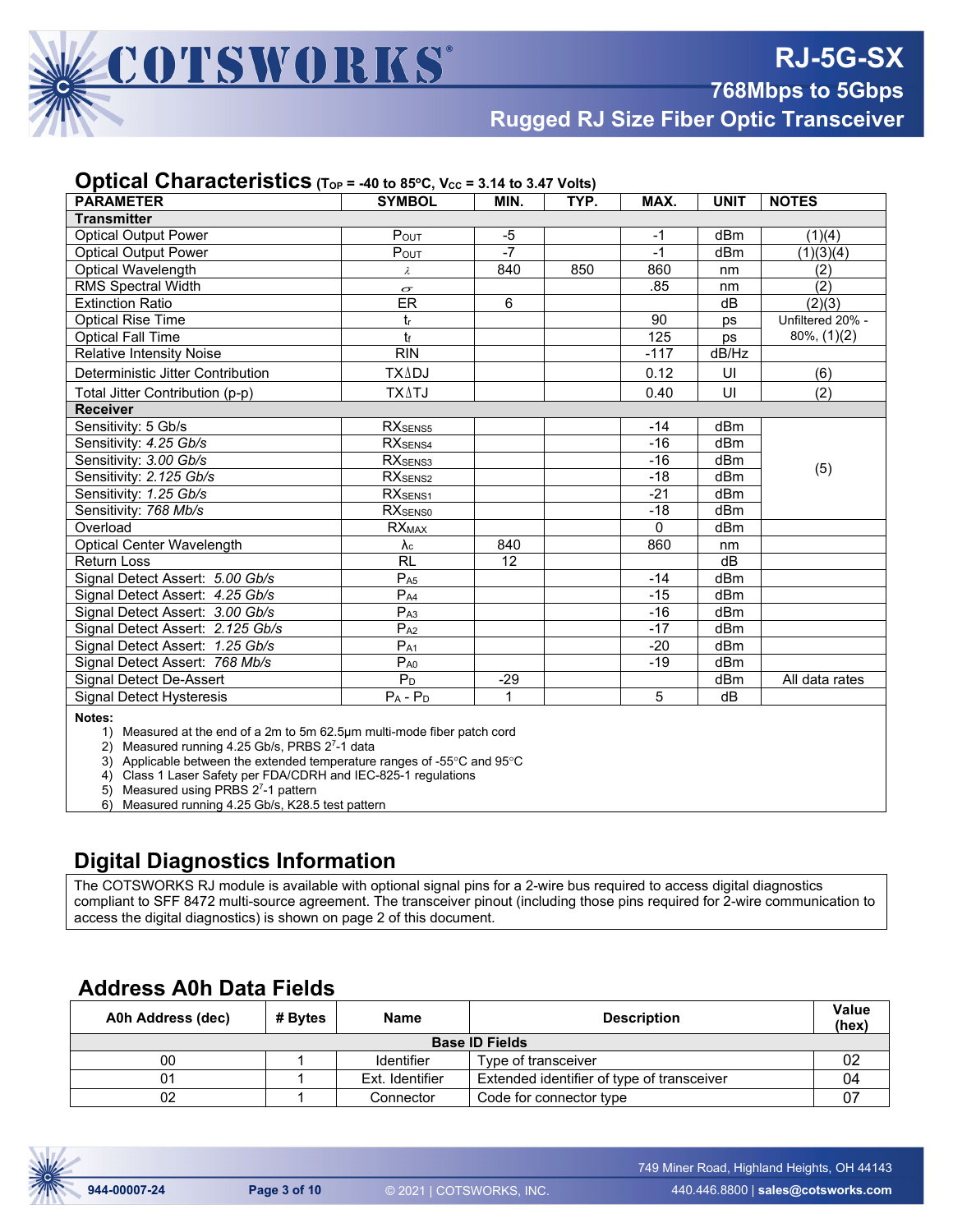# **RJ-5G-SX**

**768Mbps to 5Gbps** 

**Rugged RJ Size Fiber Optic Transceiver**

| 03       |              |                                 |                                                                                                                                    | 08              |
|----------|--------------|---------------------------------|------------------------------------------------------------------------------------------------------------------------------------|-----------------|
| 04       |              |                                 |                                                                                                                                    | 00              |
| 05       |              |                                 |                                                                                                                                    | 00              |
| 06       | 8            | Transceiver                     | Code for electronic or optical compatibility                                                                                       | 01              |
| 07       |              |                                 |                                                                                                                                    | 40              |
| 08       |              |                                 |                                                                                                                                    | 40              |
| 09       |              |                                 |                                                                                                                                    | 0 <sup>C</sup>  |
| 10       |              |                                 |                                                                                                                                    | $\overline{15}$ |
| 11       | 1            | Encoding                        | Code for high speed serial encoding algorithm                                                                                      | $\overline{01}$ |
| 12       | 1            | BR, Nominal                     | Nominal signaling rate, units of 100 MBd                                                                                           | $\overline{32}$ |
| 13       | 1            | Rate Identifier                 | Type of rate select functionality                                                                                                  | $\overline{00}$ |
| 14       | $\mathbf{1}$ | Length (SMF, km)                | Link length supported for single mode fiber, units of<br>km                                                                        | $00\,$          |
| 15       | 1            | Length (SMF)                    | Link length supported for single mode fiber, units of<br>100 m                                                                     | $00\,$          |
| 16       | 1            | Length (50um)                   | Link length supported for 50 um OM2 fiber, units of<br>10 <sub>m</sub>                                                             | 37              |
| 17       | 1            | Length (62.5um)                 | Link length supported for 62.5 um OM1 fiber, units of<br>10 <sub>m</sub>                                                           | 1 <sub>C</sub>  |
| 18       | $\mathbf{1}$ | Length (OM4 or<br>copper cable) | Link length supported for 50um OM4 fiber, units of<br>10 <sub>m</sub> .<br>Alternatively copper or direct attach cable, units of m | 64              |
| 19       | 1            | Length (OM3)                    | Link length supported for 50 um OM3 fiber, units of                                                                                |                 |
| 20       |              |                                 | 10 <sub>m</sub>                                                                                                                    | 37<br>43        |
|          |              |                                 |                                                                                                                                    | 4F              |
| 21       |              |                                 |                                                                                                                                    | 54              |
| 23       | 22           |                                 |                                                                                                                                    | 53              |
| 24       |              |                                 |                                                                                                                                    | 57              |
| 25       |              |                                 |                                                                                                                                    | 4F              |
|          |              |                                 |                                                                                                                                    | 52              |
| 26<br>27 |              |                                 |                                                                                                                                    | 4B              |
| 28       | 16           | <b>Vendor Name</b>              | SFP vendor name (ASCII)                                                                                                            | 53              |
| 29       |              |                                 |                                                                                                                                    | 20              |
|          |              |                                 |                                                                                                                                    | 20              |
| 30       |              |                                 |                                                                                                                                    |                 |
| 31       |              |                                 |                                                                                                                                    | 20              |
| 32       |              |                                 |                                                                                                                                    | 20              |
| 33       |              |                                 |                                                                                                                                    | 20              |
| 34       |              |                                 |                                                                                                                                    | 20              |
| 35       |              |                                 |                                                                                                                                    | 20              |
| 36       | 1            | Transceiver                     | Code for electronic or optical compatibility                                                                                       | 00              |
| 37       |              |                                 |                                                                                                                                    | 00              |
| 38       | $\mathbf{3}$ | Vendor OUI                      | SFP vendor IEEE company ID                                                                                                         | 00              |
| 39       |              |                                 |                                                                                                                                    | 00              |
| 40       |              |                                 |                                                                                                                                    | 52              |
| 41       |              |                                 |                                                                                                                                    | 4A              |
| 42       |              |                                 |                                                                                                                                    | XX<br>47        |
| 43       | 16           | Vendor PN                       | Part number provided by SFP vendor (ASCII)                                                                                         |                 |
| 44       |              |                                 | 53<br>58                                                                                                                           |                 |
| 45       |              |                                 |                                                                                                                                    |                 |
| 46       |              |                                 |                                                                                                                                    |                 |
| 47       |              |                                 |                                                                                                                                    | $\overline{XX}$ |



COTSWORKS®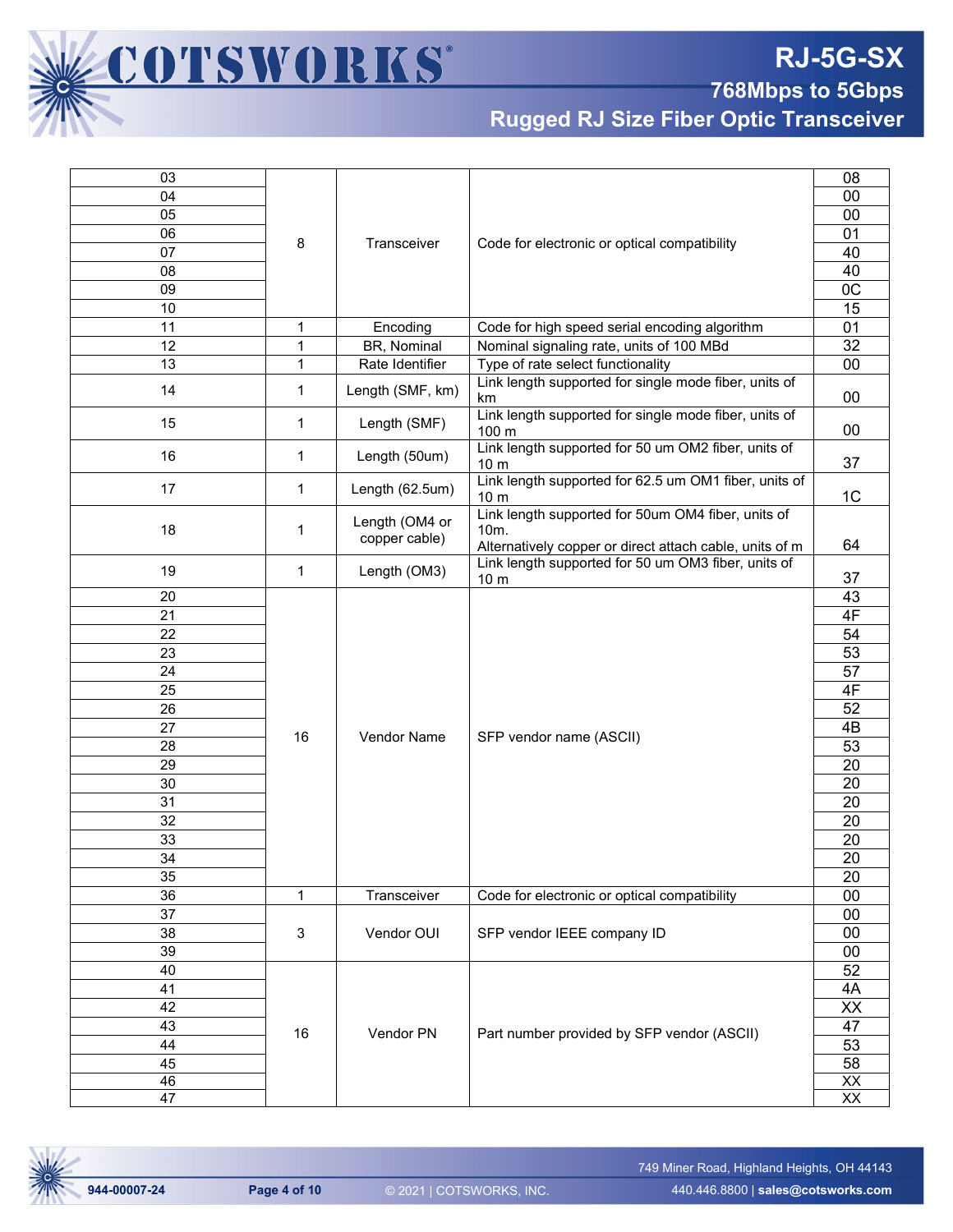

**Rugged RJ Size Fiber Optic Transceiver**

| 48              |                |                         |                                                      | XX              |  |
|-----------------|----------------|-------------------------|------------------------------------------------------|-----------------|--|
| 49              |                |                         |                                                      | XX              |  |
| 50              |                |                         |                                                      | XX              |  |
| 51              |                |                         |                                                      | XX              |  |
| 52              |                |                         |                                                      | XX              |  |
| $\overline{53}$ |                |                         |                                                      | $\overline{XX}$ |  |
| 54              |                |                         |                                                      | $\overline{XX}$ |  |
| 55              |                |                         |                                                      | XX              |  |
| 56              |                |                         |                                                      | 30              |  |
| 57              |                |                         | Revision level for part number provided by vendor    | 30              |  |
| 58              | 4              | Vendor rev              | (ASCII)                                              | 30              |  |
| 59              |                |                         |                                                      | 30              |  |
| 60              |                |                         |                                                      | 03              |  |
|                 | $\overline{2}$ | Wavelength              | Laser wavelength                                     |                 |  |
| 61              |                |                         |                                                      | 52              |  |
| 62              | 1              | Unallocated             |                                                      | 00              |  |
| 63              | 1              | CC_BASE                 | Check code for Base ID Fields (addresses 0 to 62)    | XX              |  |
|                 |                |                         | <b>Extended ID Fields</b>                            |                 |  |
| 64              | 2              | Options                 | Indicates which optional transceiver signals are     | 10              |  |
| 65              |                |                         | implemented                                          | 14              |  |
| 66              | 1              | BR, max                 | Upper bit rate margin, units of %                    | 00              |  |
| 67              | 1              | BR, min                 | Lower bit rate margin, units of %                    | $00\,$          |  |
| 68              |                |                         |                                                      | XX              |  |
| 69              |                |                         |                                                      | $\overline{XX}$ |  |
| 70              |                |                         |                                                      | $\overline{XX}$ |  |
| $\overline{71}$ |                |                         |                                                      | $\overline{XX}$ |  |
| 72              |                |                         |                                                      | XX              |  |
| 73              |                |                         |                                                      | XX              |  |
| $\overline{74}$ |                |                         |                                                      | $\overline{XX}$ |  |
| 75              |                |                         |                                                      | $\overline{XX}$ |  |
| 76              | 16             | Vendor SN               | Serial number provided by vendor (ASCII)             | $\overline{XX}$ |  |
| 77              |                |                         |                                                      | XX              |  |
| 78              |                |                         |                                                      | XX              |  |
| 79              |                |                         |                                                      | $\overline{XX}$ |  |
| $\overline{80}$ |                |                         |                                                      | $\overline{XX}$ |  |
| 81              |                |                         |                                                      | XX              |  |
| $\overline{82}$ |                |                         |                                                      | $\overline{XX}$ |  |
| 83              |                |                         |                                                      | XX              |  |
| 84              |                |                         |                                                      | XX              |  |
| 85              |                |                         |                                                      | XX              |  |
| 86              |                |                         |                                                      | $\overline{XX}$ |  |
| 87              |                |                         |                                                      | XX              |  |
| 88              | 8              | Date code               | Vendor's manufacturing date code                     | $\overline{XX}$ |  |
| 89              |                |                         |                                                      | XX              |  |
| 90              |                |                         |                                                      | 20              |  |
| 91              |                |                         |                                                      | 20              |  |
|                 |                | Diagnostic              | Indicates which type of diagnostic monitoring is     |                 |  |
| 92              | $\mathbf{1}$   | Monitoring Type         | implemented (if any) in the transceiver              | 68              |  |
|                 |                |                         | Indicates which optional enhanced features are       |                 |  |
| 93              | $\mathbf 1$    | <b>Enhanced Options</b> | implemented (if any) in the transceiver              | 70              |  |
|                 |                | <b>SFF-8472</b>         | Indicates which revision of SFF-8472 the transceiver |                 |  |
| 94              | $\mathbf{1}$   | Compliance              | complies with                                        |                 |  |
| 95              |                | CC EXT                  | Check code for the Extended ID Fields (addresses     |                 |  |
|                 | 1              |                         | 64 to 94)                                            | XX              |  |

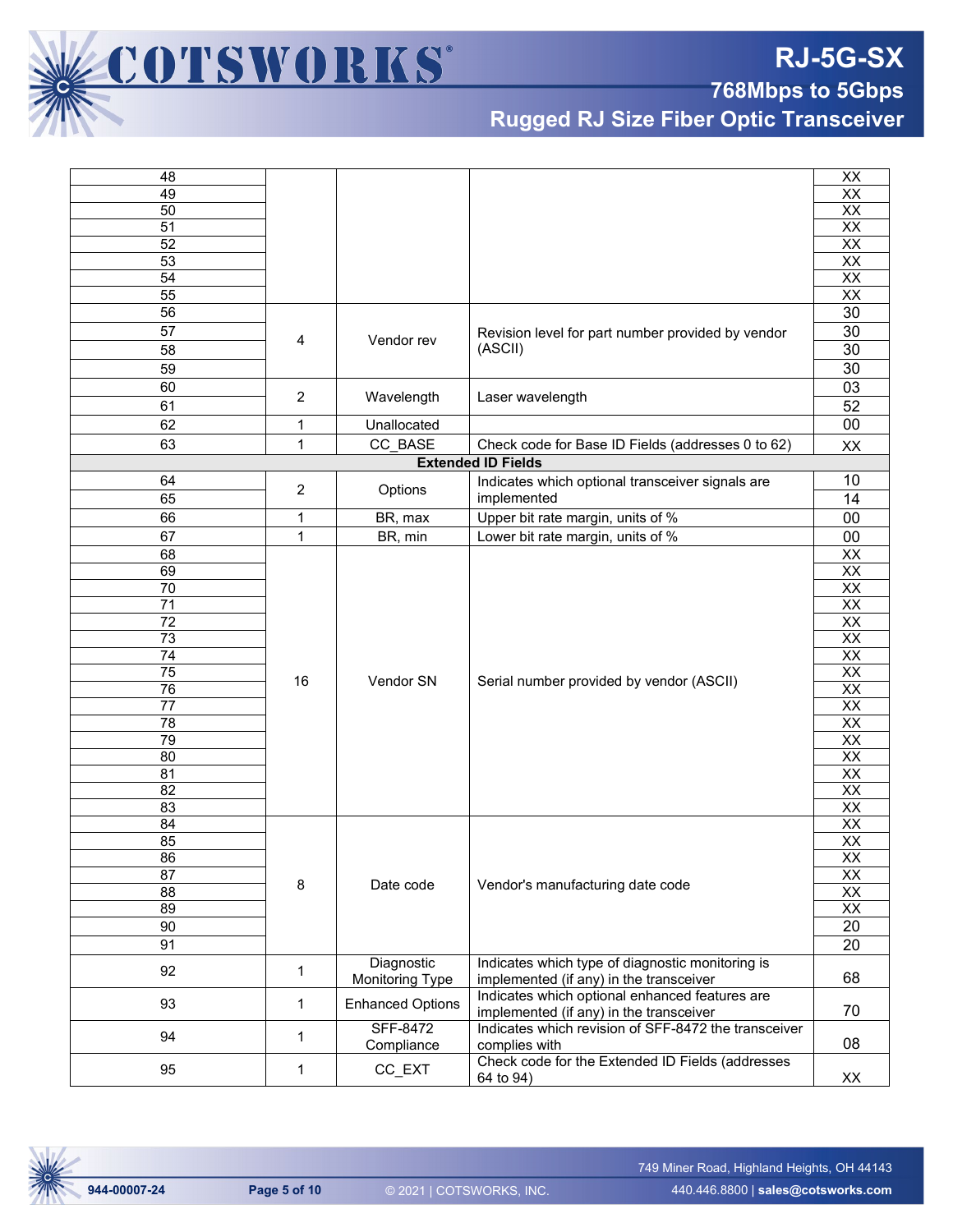

**Rugged RJ Size Fiber Optic Transceiver**

## **Application Schematics**

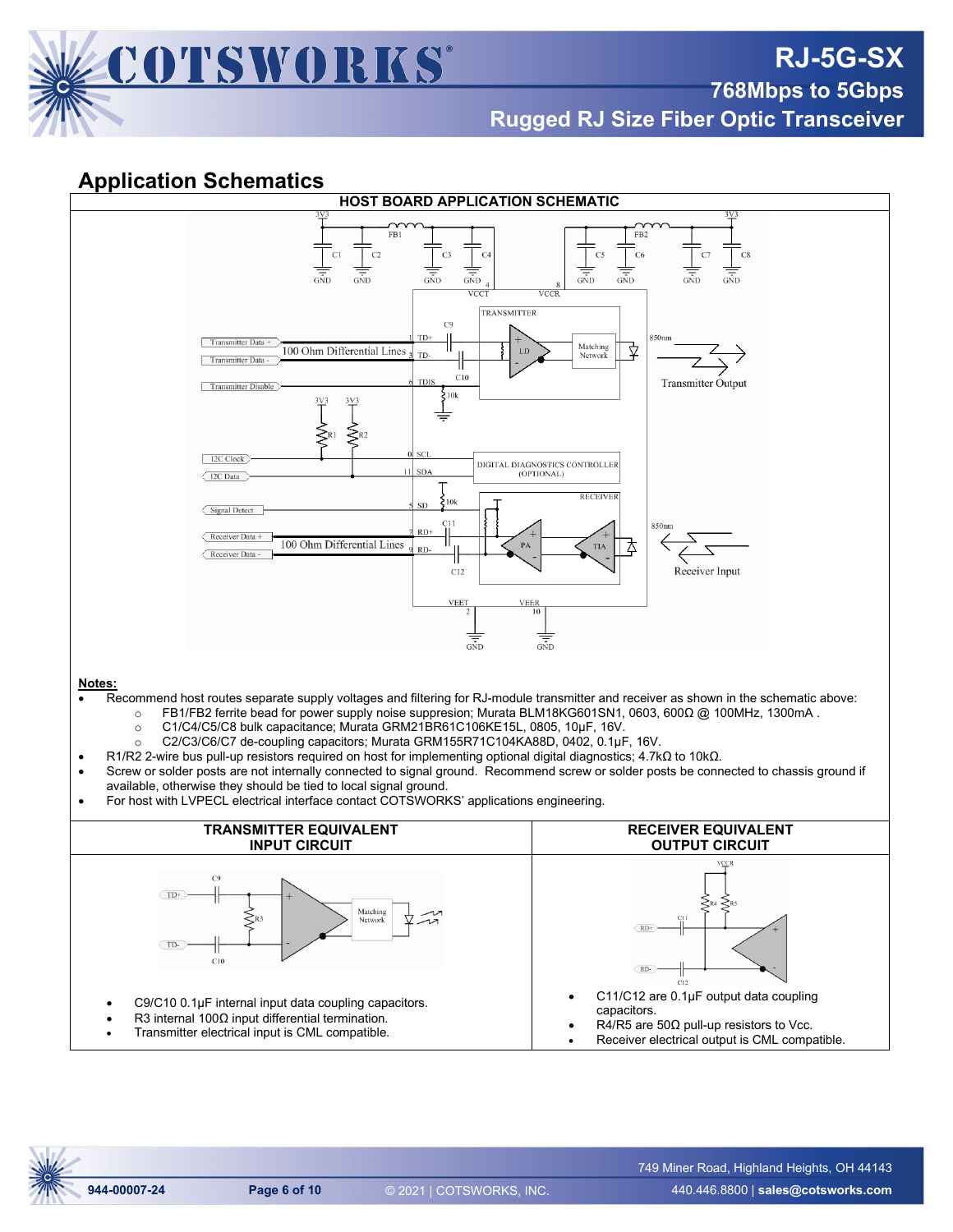

**Rugged RJ Size Fiber Optic Transceiver**

## **PCB Design Guidelines**



## **Panel Cutout**



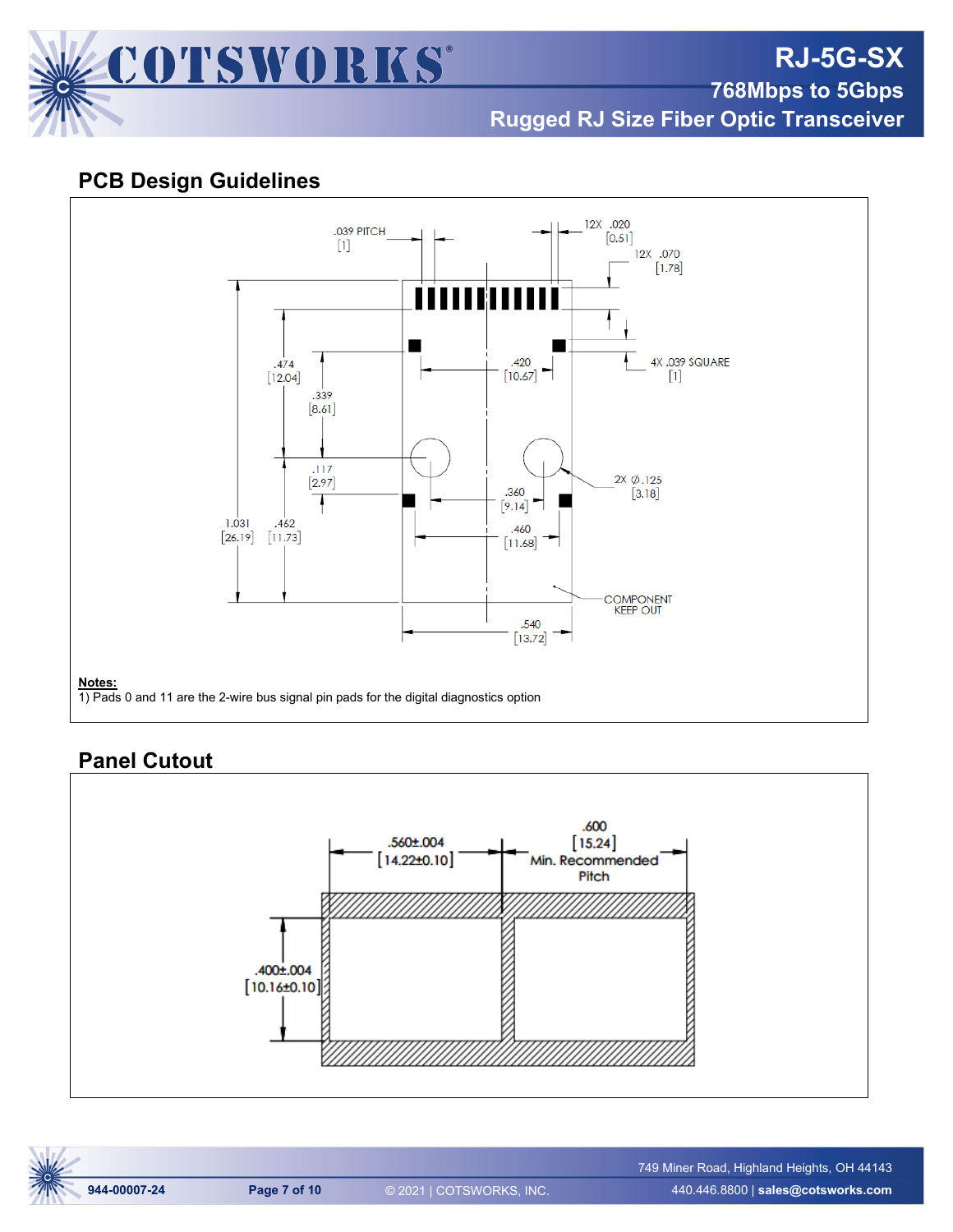

## **LC Connector [Screw Post] Mechanical Dimensions**



## **LC Connector [Solder Post] Mechanical Dimensions**



# **ARINC-801 Connector [Screw Post] Mechanical Dimensions**



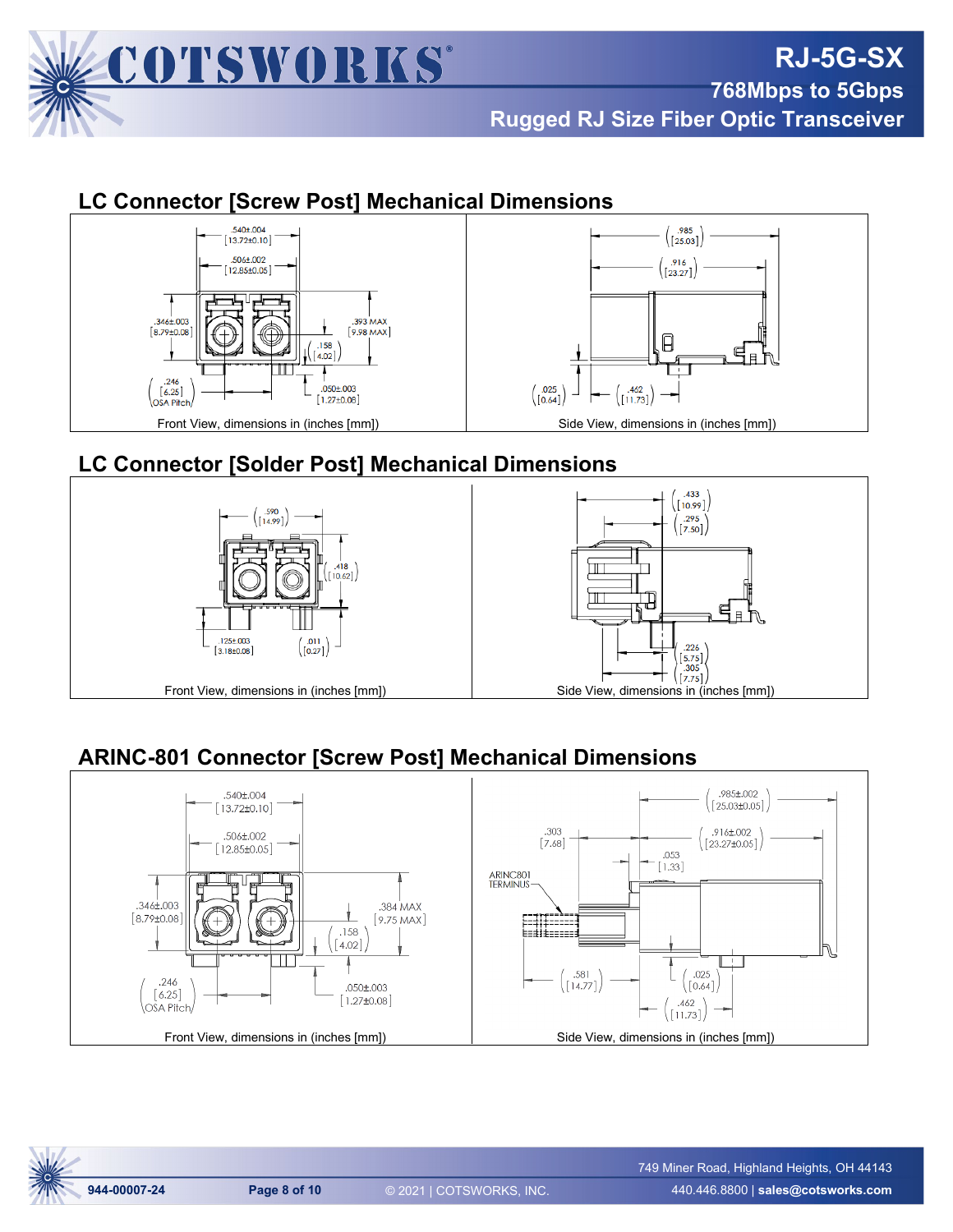

# **RJ-5G-SX**

**768Mbps to 5Gbps** 

**Rugged RJ Size Fiber Optic Transceiver**

## **Mounting Hardware Guidelines**



#### **Notes:**

- 1. An example illustrating a hardware combination to secure RJ-5G-SX to host PCB
- For further mounting hardware options and support contact COTSWORKS Application Engineering 2. When installing the RJ module:
	- i. install the washers and partially tighten the screws,
		- ii. solder the leads
		- iii. tighten the screws to 12 in-oz
- 3. The pins are phosphor bronze 510 spring temper with 10 micro-inches of gold.

## **Ruggedization Notes**

- Parylene C coating can be used for conformal coating with a 1.0 mil ± 0.2 mil thickness through a deposition process  $\circ$  It has a 5600 VPM rating, withstands high temperatures, extremely resistant to oil/dirt, and object impact
- This part is also available in a pigtail fiber optic version. Contact COTSWORKS for available fiber and termini options.
- Transceiver case is nickel-plated

## **Reference Information**

1)IEEE Standard 802.3, 2002 Edition

2)Directive 2011/65/EU of the European Parliament and of the Council, "on the restriction of the use of certain hazardous substances in electrical and electronic equipment." June 8th, 2011

## **Regulatory Compliance**

- COTSWORKS transceivers are Class 1 Laser Products and designed to comply with US FDA regulations.
- These products are designed to comply with Class 1 eye safety requirements of EN (IEC) 60825 and the electrical safety requirements of EN (IEC) 60950.
- This part has an option for compliance with Directive 2011/65/EU covering restriction on certain hazardous substances (RoHS)
- ATEX / Ex Protection Provided: op is, [Ex op is T4 Ga] IIC
- o Contact COTSWORKS support for a product compliance matrix

#### **Warnings:**

**Handling Precautions:** This device is susceptible to damage as a result of electrostatic discharge (ESD). A static free environment is highly recommended.

**Laser Safety:** Radiation emitted by laser devices can be dangerous to human eyes. Avoid eye exposure to direct or indirect radiation.